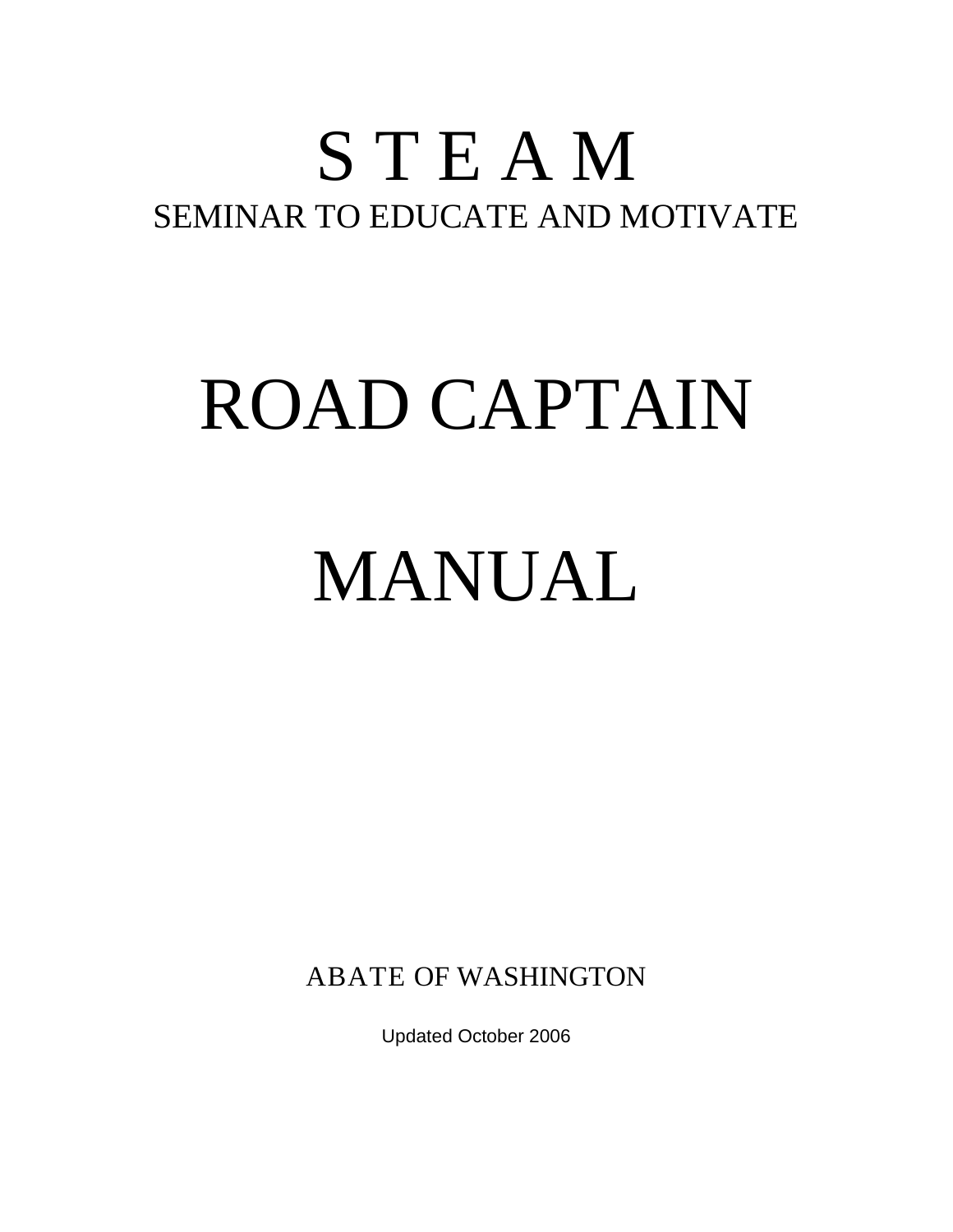### Road Captain Guidelines *By* Mailman

The Road Captain position is above all else a "common sense" job. Guidelines are fine, but there is no substitute for common sense. The Road Captain's mission is to get a group of riders and possibly a number of cages from one point to another in a safe and efficient manner. Detailed, prior planning and effective communication are your tools of the trade. The larger the number of individuals involved, the more you must use these tools.

#### 1) PLANNING THE ROUTE

- a) First determine the time available. Set a beginning and ending time.
	- i) The time of year and anticipated weather as well as the expected number of participants must be considered.
- b) Next, determine the length of the ride and the desired number of stops.
	- i) If you want a long ride, you need more time
	- ii) If you want more stops, you need more time.
	- iii) If the days are short and the weather is expected to be poor, you need more stops, and/or more time, or a shorter ride.
	- iv) The larger the number of expected participants more time and longer stops are required. A half hour stop is fine for a dozen people, but if you have over 50 you'll need at least an hour for each stop.
	- v) If the ride is to be over 70 miles, time must be allowed for re-fueling. It is best done in conjunction with a restaurant or tavern stop, so you don't have people who don't need to re-fuel sitting around a gas station when they'd rather be eating or playing pool.
- c) Determine the area you want to cover.
	- i) Scenic back roads will require more time than rolling down the slab (freeway).
	- ii) Stops at parks, rest areas or scenic overlooks generally won't be as time consuming as restaurants or taverns. They also keep drinking to a minimum.
- d) Pre-run the planned route, carefully and accurately recording all times and distances. Go at or less than the speed limit as many bikes always take more time than a few.
	- i) Verify that your time allowed for both traveling and stopping is adequate. Whatever time you think is right is probably not enough. You don't want people that are "running late" to ride in an unsafe manner to "catch up"
	- ii) Verify that all your planned stops will actually be open for business on the day of your run. Also notify the managers of the stops of the date and time and approximate number of people that will visit them.
	- iii) It's a good idea to re-run your route a day or two before the event to check for roads under construction, detours, bridges out, gas stations closed, etc.
- e) It is a good idea to have a section you can delete if the weather is bad.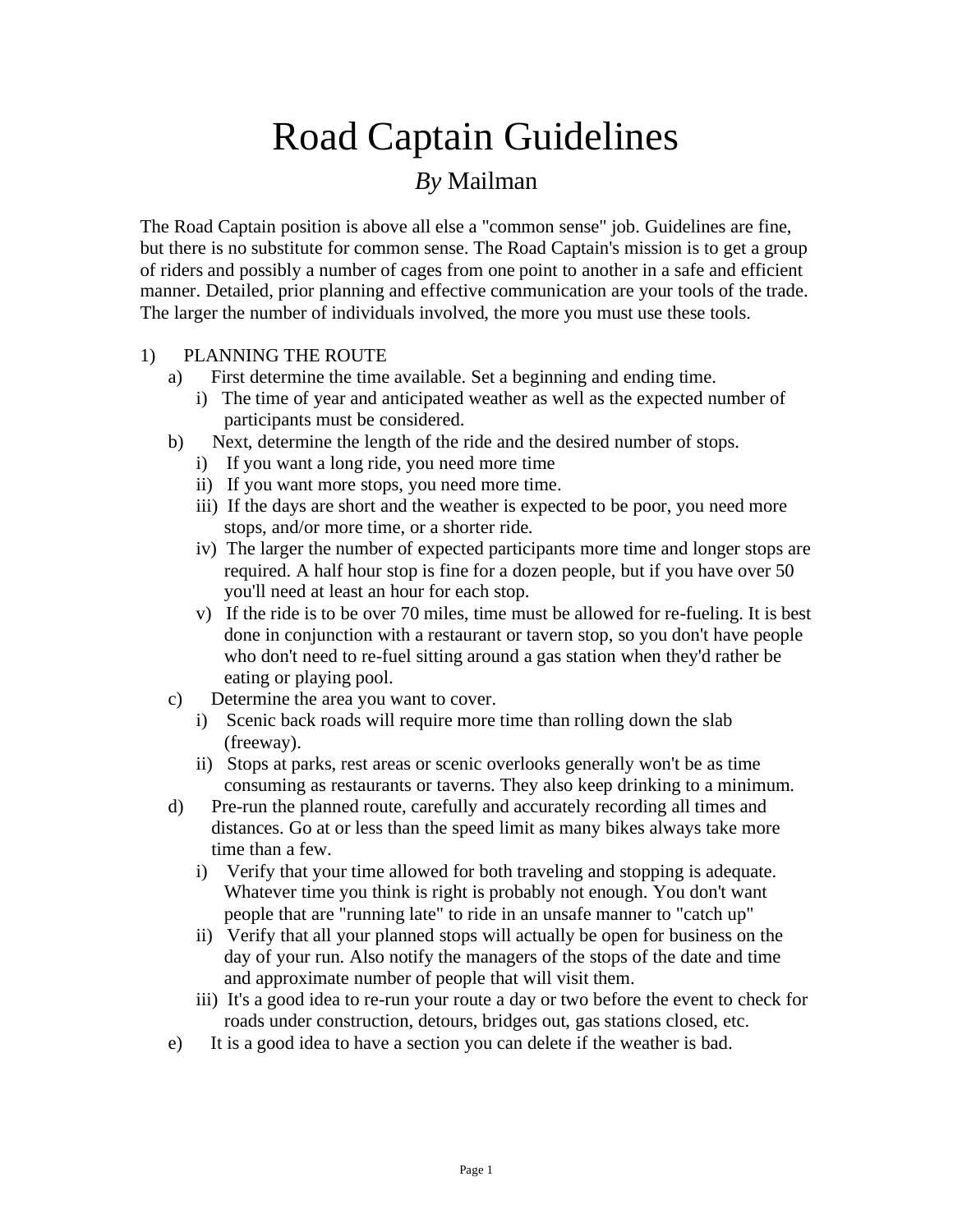#### 2) DECIDE ON THE TYPE OF RUN – PACK RIDE OR RALLY

#### a) Pack Ride.

- i) Best for smaller groups. A larger number can be broken into smaller groups with separate leaders.
- ii) Keeping the pack together.
	- (1) Police escort. Fine if *you* can get it, but difficult to impossible to arrange.
	- (2) Small groups so no one gets "caught at the red light". Each group has a leader so no one gets lost.
	- (3) Use road guards and don't stop for traffic signals. Problems are: it's illegal, its dangerous and its very poor public relations.
		- (a) If you do decide to use road guards, use the one shot method. Each road guard blocks one location, and then falls into the rear of the pack. You must determine exactly how many locations *you* have to block, then have at least that many guards right behind the leader, who will point to where the guard needs to be. *Never* have road guards passing the pack so they can repeat the process.
		- (b) Never run a light that's already red. Stop the entire pack till it changes, then post road guards(s).
		- (c) On freeways, ride in the lane next to the right lane and leave spaces so traffic can merge on or off the freeway.
		- (d) When moving from a stop, accelerate slowly and keep speed 5 mph under the limit till the pack is all together. A large pack has a pronounced "accordion effect". You don't want the riders in the rear going 80 mph to catch up.
- b) Rally
	- i) Each entrant has a map, or instruction sheet which can also serve as a score card if you are drawing cards, throwing darts or dice, etc. Make sure you have way more than you think you'll need. Paper is cheap.
	- ii) Entrants can ride alone or together depending on their preference.
	- iii) Some clubs give out directions *only* to the next checkpoint. The drawback is that if *you* miss a checkpoint, or arrive after it's closed, you're lost. Best to have the whole run on one map/direction sheet.
	- iv) Have the time that each checkpoint is open clearly stated in the instructions. Make sure that whoever is manning the point is there for the entire scheduled time.

#### 3) COMMUNICATION

- a) Be sure your run flyer clearly states the leaving time or period of time (example: sign up 9 am to 10:30 am, or last bike out at 12 noon) never leave early.
- b) With a rally type of run all information is on the map (instruction sheet so you'll only have to answer a few questions.
- c) With a pack ride, call a rider's meeting 10 minutes before departure. Using PA, bullhorn, megaphone or sound off like you've got a pair - explain where you're going and what route you're going by. Make sure everyone understands that only road guards are in front of the pack. Make sure that road guards understand what they are to do. Announce what arrangements have been made for breakdowns. One or more crash trucks following are preferred.